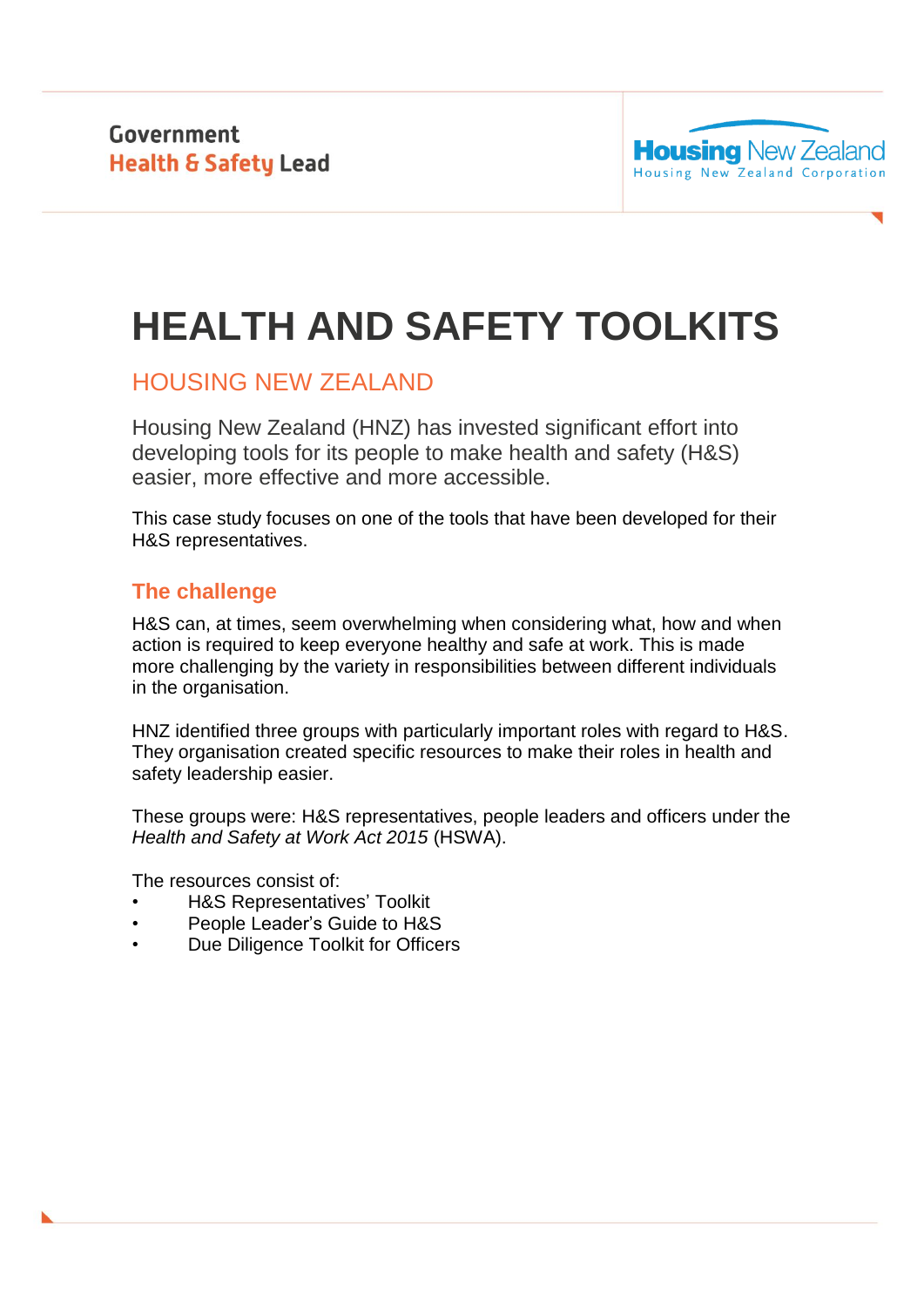#### **The solution – H&S representatives**



*Housing New Zealand's range of resources for its people*

The Due Diligence Toolkit has been provided to HNZ Officers and walks them through the duties of an Officer as defined by the HSWA. HNZ produced a suite of questions that an Officer can ask themselves to check that they are receiving enough information in which to make well informed decisions and ask appropriate questions.

The People Leader's Guide (which has been given to all HNZ employees as they may lead people or processes) gives examples of scenarios in which health and safety decisions need to be made such as: lockdown procedures, incident reporting and investigation, engaging with teams, duress or emergency procedures and health and wellness information.

The third product is for H&S representatives, and describes the what, when and how to undertake their roles. As it can be overwhelming and potentially confusing at times, the toolkit provides an easy-to-follow and easy-to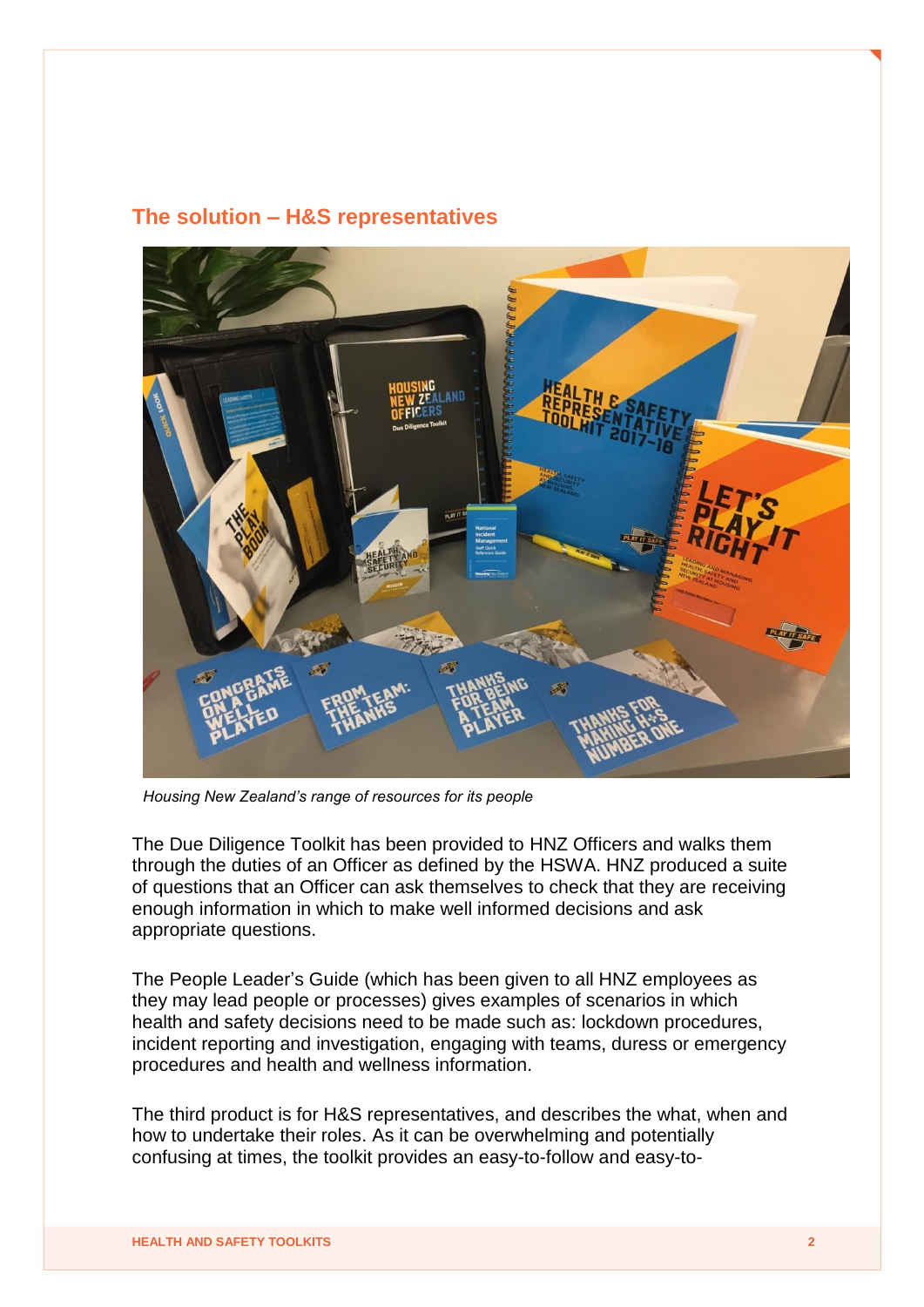understand systematic set of activities for H&S representatives, while also functioning as a tool to enhance their capability. The Toolkit includes key information for H&S representatives, explaining simply:

- What H&S representatives should know
- What H&S representatives should do
- When H&S representatives should do particular activities

Examples of other content covered in this toolkit include:

- What training requirements H&S representatives should have
- > How H&S committees work
- $>$  PPF Matrix for staff
- > Basic information relating to H&S, e.g. risk management and worker engagement principals
- $>$  Key activities that should be undertaken on the following schedule:
	- o Daily
	- o Weekly
	- o Monthly
	- o Quarterly
	- o Six-monthly
	- o Annual
	- o Ad-hoc

This simplistic design enables H&S representatives to gain key information in an engaging way.

The unique innovation in this work is the simplistic H&S representative work programme that has been created as part of this toolkit. This work programme has five key features for each month:

- $>$  Business as usual (BAU) tasks for the month.
- Any specific tools to aid H&S representatives with completing BAU tasks for that month, e.g. inspection checklists.
- $>$  Theme for the month, in line with HNZ's key areas of focus and relevant information to enhance H&S representative capability in these areas.
- Notes section for H&S representatives to record any notes from the month or at committee meetings.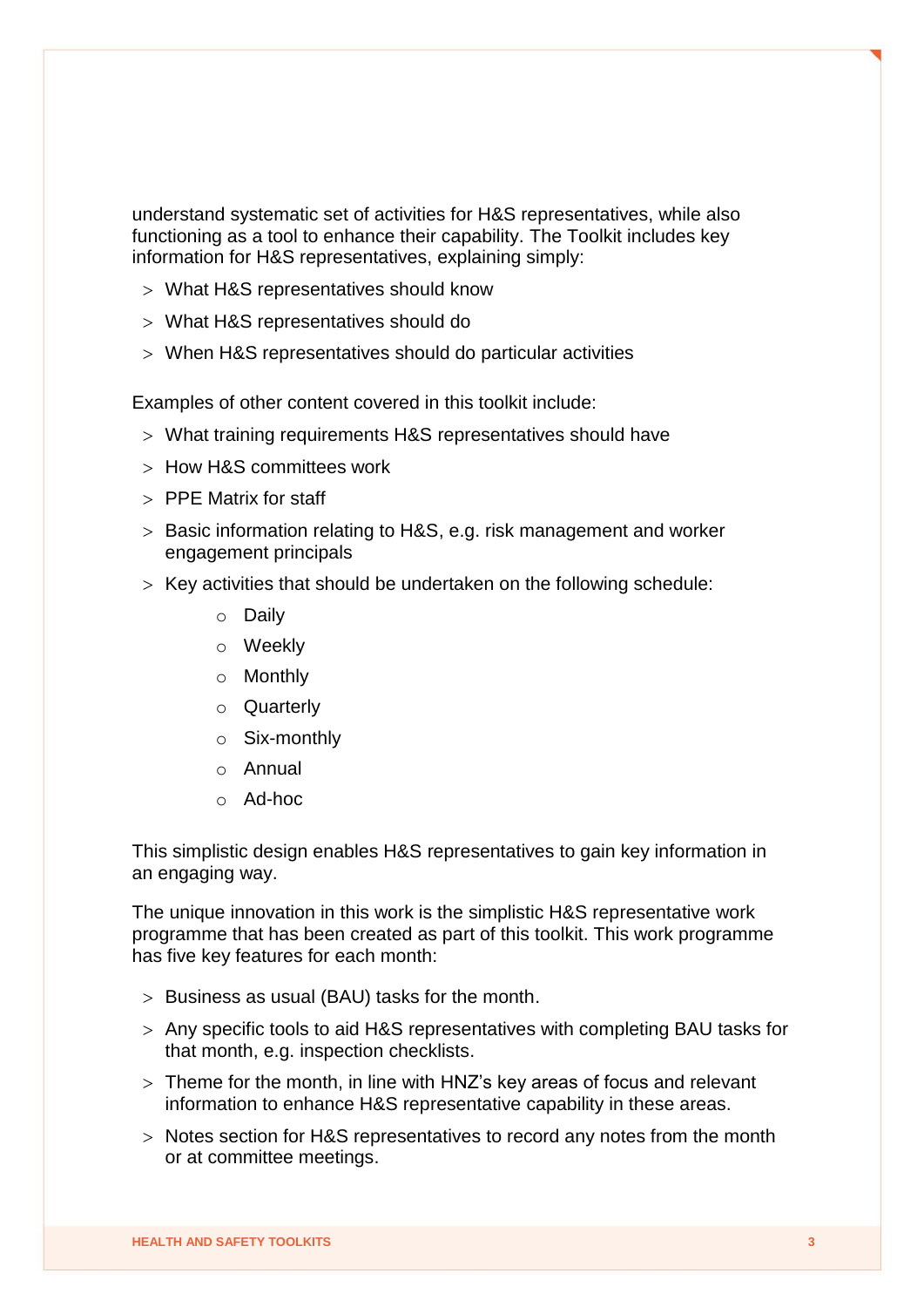### $\ge$  Calendar.

#### September 2018

#### **BAU Tasks this month:**

- 6 Monthly Emergency Management Drills including Fire and Duress
	- Are all workers on site prepared for an emergency?
	- . Do all worker on site know what to do?
	- Are all Grab and go bags ready?
- · HSRC Meeting
	- · Any new hazards?
	- . Any unresolved hazards to escalate?
	- . Any incidents and learning to share?
- Share HSS Monthly Theme

Work with your manager, fire warden and first aiders on site and get the whole team involved!

## September Theme: Emergency Management

A priority for HNZC is to prevent accidents and incidents from occurring. However, when things do go wrong, good emergency management can limit the damage that can happen.

#### **Handy Tools:**

- · "Play it Right" guide
- . HNZC National Incident wallet card
- Emergency management Flip chart
- Red Cross Hazards App (Quiz scenarios)
- AED app
- · Civil defence Website (make a plan template)

#### What does be being prepared look like?

- · Give your manager your number and make sure you have their number in your phone.
- Add Housing New Zealand's Incident Management number for staff 0800 469 222 to your phone. This plays recorded messages about a major incident and our response.
- . Make sure you have a grab and go bag under your desk (containing sturdy walking shoes, a raincoat, food and water).
- · Go into HR hub and update your personal contact details.
- . Make a personal emergency plan for getting home. If you don't have one, follow the link as these are extremely important.

HSR Toolkit | 2017-2018

PLAY IT SAFE

Section of September resources available to H&S representatives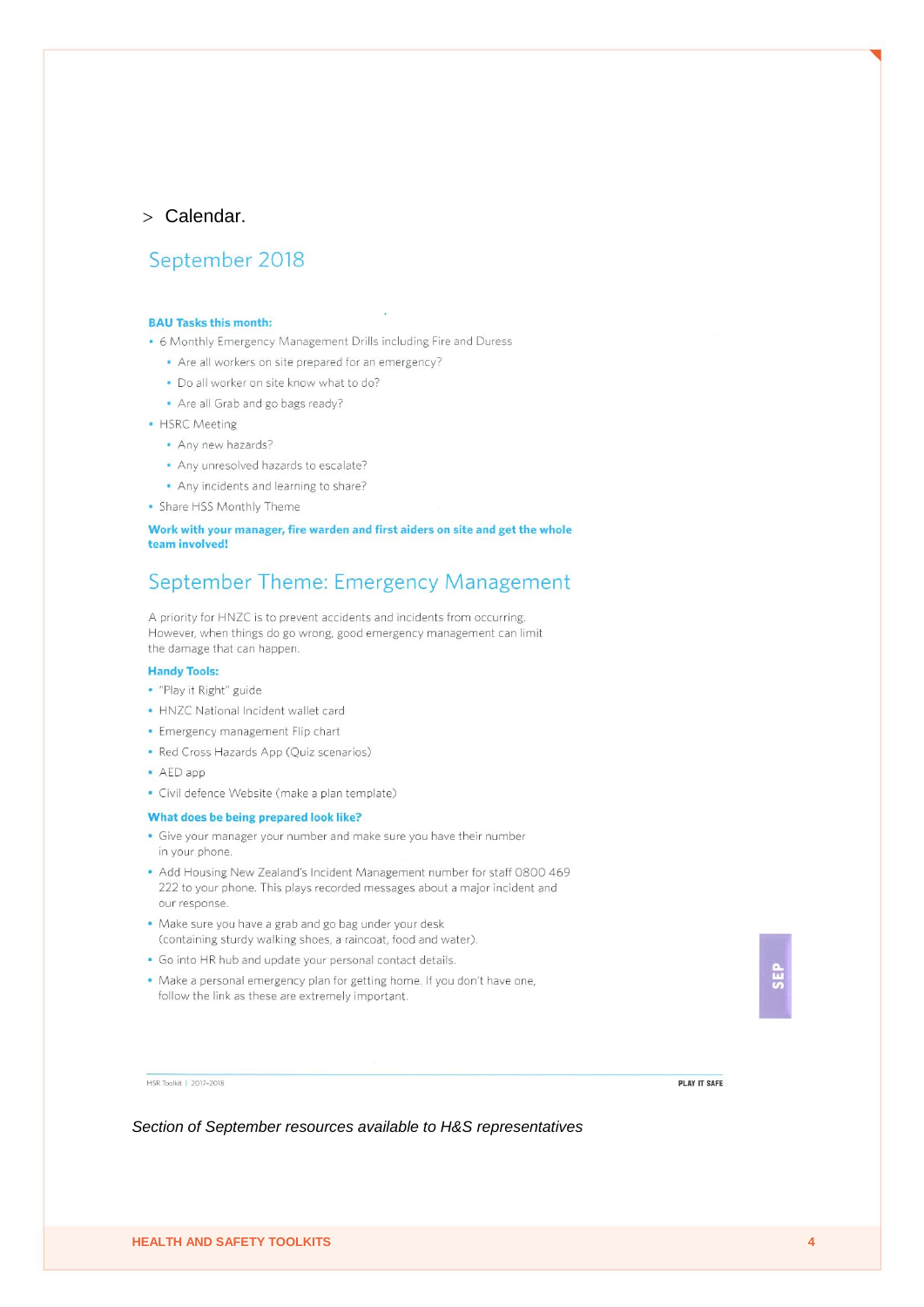#### **The results**

Since the introduction of the toolkits in May 2016, officers, workers and H&S representatives have been able to use these products to assist them with their H&S duties.

"The H&S rep tools kit is my one-stop-shop and makes inducting staff, answering questions and remembering what to do significantly easier. I also find the monthly themes valuable in having more targeted and productive conversations with managers."

**Claire Vincent H&S representative at Housing New Zealand**

For example, new H&S representatives have been able to use this guide as a tool to assist them in their upskilling. Existing H&S representatives have been able to use this guide to assist them with undertaking duties as an H&S representative, providing a consistent list of activities for that month across HN<sub>Z</sub>

During committee meetings, H&S representatives have been seen to bring along their toolkit to record meeting notes in the monthly note section and have commented on the useful information provided in the 'theme/tip' of the month sections.

#### **Keys to success**

HNZ found the keys to successfully implementing a toolkit for staff were to:

- $>$  involve workers in the process (and annual reviews) as early as possible
- make the content relevant to what the workers want and will find useful
- develop content in a way that is interesting, easy and desirable to engage with

#### **What was needed to achieve this?**

Producing the toolkits required a significant effort from HNZ's H&S team and project team members, as well as designers. The project was kicked off in 2015 in preparation for the HSWA changing. Support and resources were approved